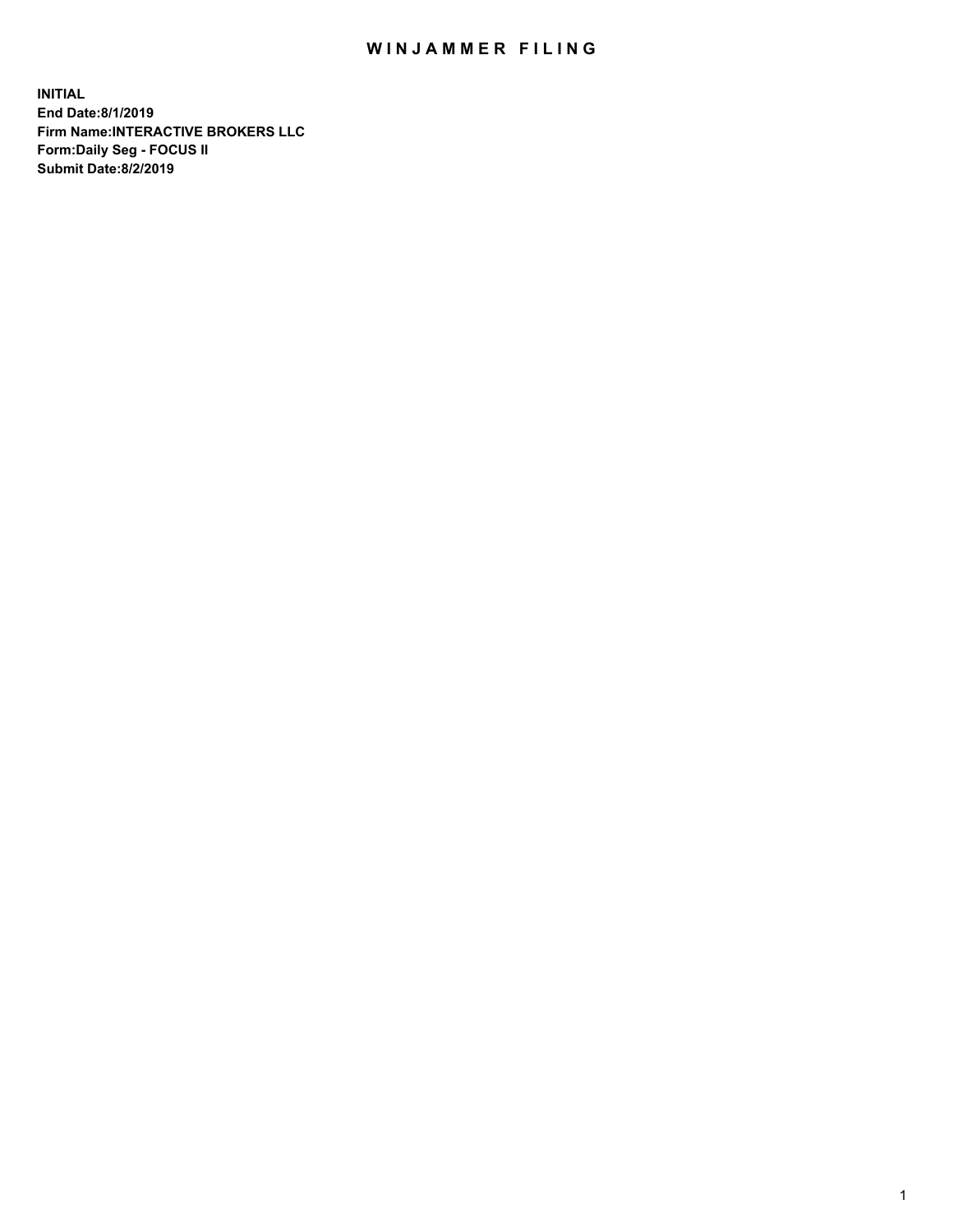**INITIAL End Date:8/1/2019 Firm Name:INTERACTIVE BROKERS LLC Form:Daily Seg - FOCUS II Submit Date:8/2/2019 Daily Segregation - Cover Page**

| Name of Company                                                                                                                                                                                                                                                                                                                | <b>INTERACTIVE BROKERS LLC</b>                                                      |
|--------------------------------------------------------------------------------------------------------------------------------------------------------------------------------------------------------------------------------------------------------------------------------------------------------------------------------|-------------------------------------------------------------------------------------|
| <b>Contact Name</b>                                                                                                                                                                                                                                                                                                            | James Menicucci                                                                     |
| <b>Contact Phone Number</b>                                                                                                                                                                                                                                                                                                    | 203-618-8085                                                                        |
| <b>Contact Email Address</b>                                                                                                                                                                                                                                                                                                   | jmenicucci@interactivebrokers.c<br>om                                               |
| FCM's Customer Segregated Funds Residual Interest Target (choose one):<br>a. Minimum dollar amount: ; or<br>b. Minimum percentage of customer segregated funds required:% ; or<br>c. Dollar amount range between: and; or<br>d. Percentage range of customer segregated funds required between:% and%.                         | $\overline{\mathbf{0}}$<br>$\overline{\mathbf{0}}$<br>155,000,000 245,000,000<br>00 |
| FCM's Customer Secured Amount Funds Residual Interest Target (choose one):<br>a. Minimum dollar amount: ; or<br>b. Minimum percentage of customer secured funds required:% ; or<br>c. Dollar amount range between: and; or<br>d. Percentage range of customer secured funds required between:% and%.                           | $\overline{\mathbf{0}}$<br>$\pmb{0}$<br>80,000,000 120,000,000<br>00                |
| FCM's Cleared Swaps Customer Collateral Residual Interest Target (choose one):<br>a. Minimum dollar amount: ; or<br>b. Minimum percentage of cleared swaps customer collateral required:% ; or<br>c. Dollar amount range between: and; or<br>d. Percentage range of cleared swaps customer collateral required between:% and%. | $\overline{\mathbf{0}}$<br>$\underline{\mathbf{0}}$<br>0 <sub>0</sub><br>00         |

Attach supporting documents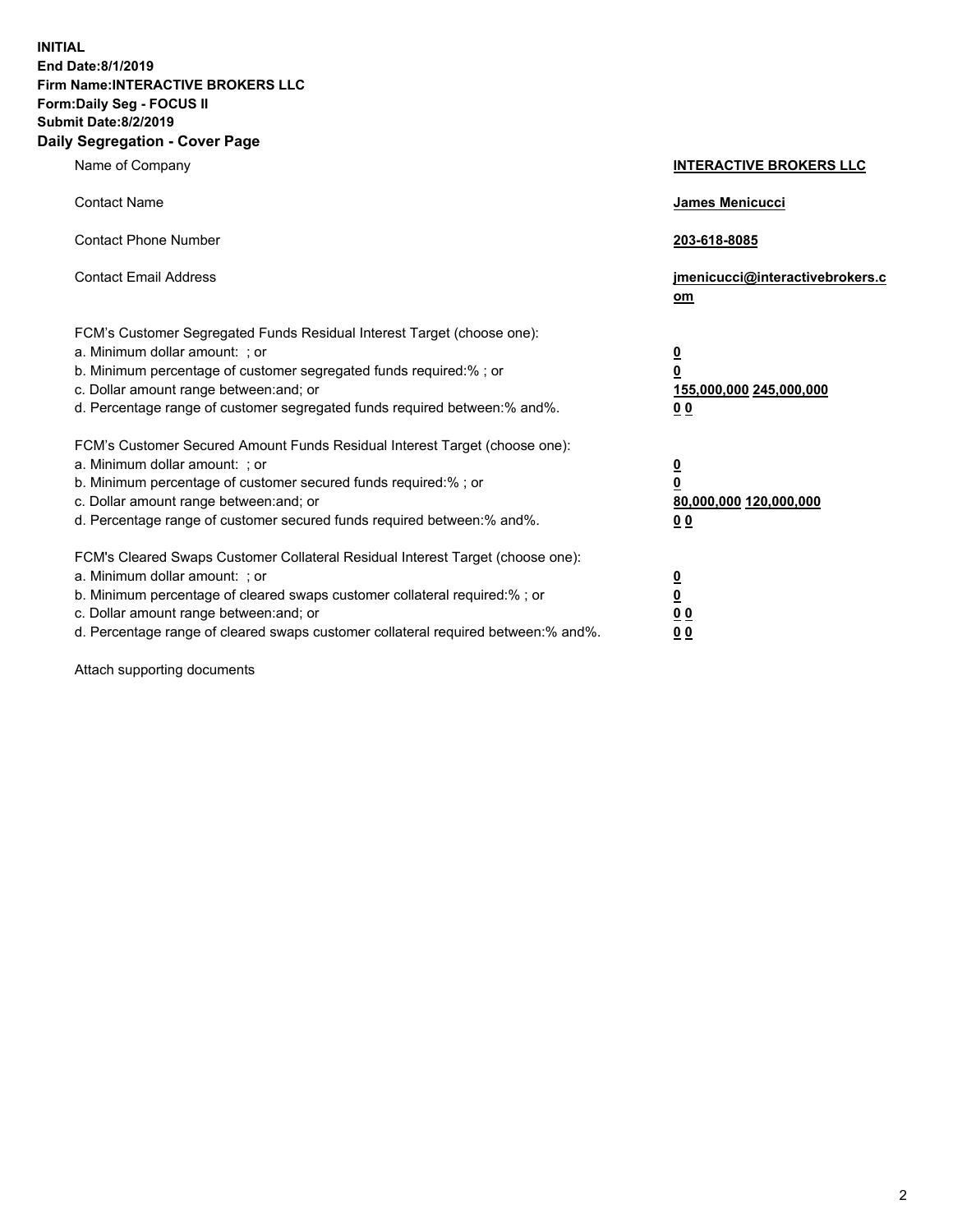## **INITIAL End Date:8/1/2019 Firm Name:INTERACTIVE BROKERS LLC Form:Daily Seg - FOCUS II Submit Date:8/2/2019 Daily Segregation - Secured Amounts**

|                | <u> 888888888888888888888888888</u>                                                               |                                                        |
|----------------|---------------------------------------------------------------------------------------------------|--------------------------------------------------------|
|                | Foreign Futures and Foreign Options Secured Amounts                                               |                                                        |
|                | Amount required to be set aside pursuant to law, rule or regulation of a foreign                  | $0$ [7305]                                             |
|                | government or a rule of a self-regulatory organization authorized thereunder                      |                                                        |
| $\mathbf{1}$ . | Net ledger balance - Foreign Futures and Foreign Option Trading - All Customers                   |                                                        |
|                | A. Cash                                                                                           | 469,839,510 [7315]                                     |
|                | B. Securities (at market)                                                                         | $0$ [7317]                                             |
| 2.             | Net unrealized profit (loss) in open futures contracts traded on a foreign board of trade         | 15,206,416 [7325]                                      |
| 3.             | Exchange traded options                                                                           |                                                        |
|                | a. Market value of open option contracts purchased on a foreign board of trade                    | 59,840 [7335]                                          |
|                | b. Market value of open contracts granted (sold) on a foreign board of trade                      | -26,216 [7337]                                         |
| 4.             | Net equity (deficit) (add lines 1. 2. and 3.)                                                     | 485,079,550 [7345]                                     |
| 5.             | Account liquidating to a deficit and account with a debit balances - gross amount                 | <b>15,511</b> [7351]                                   |
|                | Less: amount offset by customer owned securities                                                  | 0 [7352] 15,511 [7354]                                 |
| 6.             | Amount required to be set aside as the secured amount - Net Liquidating Equity                    | 485,095,061 [7355]                                     |
|                | Method (add lines 4 and 5)                                                                        |                                                        |
| 7.             | Greater of amount required to be set aside pursuant to foreign jurisdiction (above) or line<br>6. | 485,095,061 [7360]                                     |
|                | FUNDS DEPOSITED IN SEPARATE REGULATION 30.7 ACCOUNTS                                              |                                                        |
| $\mathbf{1}$ . | Cash in banks                                                                                     |                                                        |
|                | A. Banks located in the United States                                                             | 62,988,457 [7500]                                      |
|                | B. Other banks qualified under Regulation 30.7                                                    | 0 [7520] 62,988,457 [7530]                             |
| 2.             | Securities                                                                                        |                                                        |
|                | A. In safekeeping with banks located in the United States                                         | 461,582,100 [7540]                                     |
|                | B. In safekeeping with other banks qualified under Regulation 30.7                                | 0 [7560] 461,582,100 [7570]                            |
| 3.             | Equities with registered futures commission merchants                                             |                                                        |
|                | A. Cash                                                                                           | $0$ [7580]                                             |
|                | <b>B.</b> Securities                                                                              | $0$ [7590]                                             |
|                | C. Unrealized gain (loss) on open futures contracts                                               | $0$ [7600]                                             |
|                | D. Value of long option contracts                                                                 | $0$ [7610]                                             |
|                | E. Value of short option contracts                                                                | 0 [7615] 0 [7620]                                      |
| 4.             | Amounts held by clearing organizations of foreign boards of trade                                 |                                                        |
|                | A. Cash                                                                                           | $0$ [7640]                                             |
|                | <b>B.</b> Securities                                                                              | $0$ [7650]                                             |
|                | C. Amount due to (from) clearing organization - daily variation                                   | $0$ [7660]                                             |
|                | D. Value of long option contracts                                                                 | $0$ [7670]                                             |
|                | E. Value of short option contracts                                                                | 0 [7675] 0 [7680]                                      |
| 5.             | Amounts held by members of foreign boards of trade                                                |                                                        |
|                | A. Cash                                                                                           | 77,318,456 [7700]                                      |
|                | <b>B.</b> Securities                                                                              | $0$ [7710]                                             |
|                | C. Unrealized gain (loss) on open futures contracts                                               | 6,991,545 [7720]                                       |
|                | D. Value of long option contracts                                                                 | 59,840 [7730]                                          |
|                | E. Value of short option contracts                                                                | <u>-<b>26,216</b> [</u> 7735] <u>84,343,625</u> [7740] |
| 6.             | Amounts with other depositories designated by a foreign board of trade                            | $0$ [7760]                                             |
| 7.             | Segregated funds on hand                                                                          | $0$ [7765]                                             |
| 8.             | Total funds in separate section 30.7 accounts                                                     | 608,914,182 [7770]                                     |
| 9.             | Excess (deficiency) Set Aside for Secured Amount (subtract line 7 Secured Statement               | 123,819,121 [7380]                                     |
|                | Page 1 from Line 8)                                                                               |                                                        |
| 10.            | Management Target Amount for Excess funds in separate section 30.7 accounts                       | 80,000,000 [7780]                                      |
| 11.            | Excess (deficiency) funds in separate 30.7 accounts over (under) Management Target                | 43,819,121 [7785]                                      |
|                |                                                                                                   |                                                        |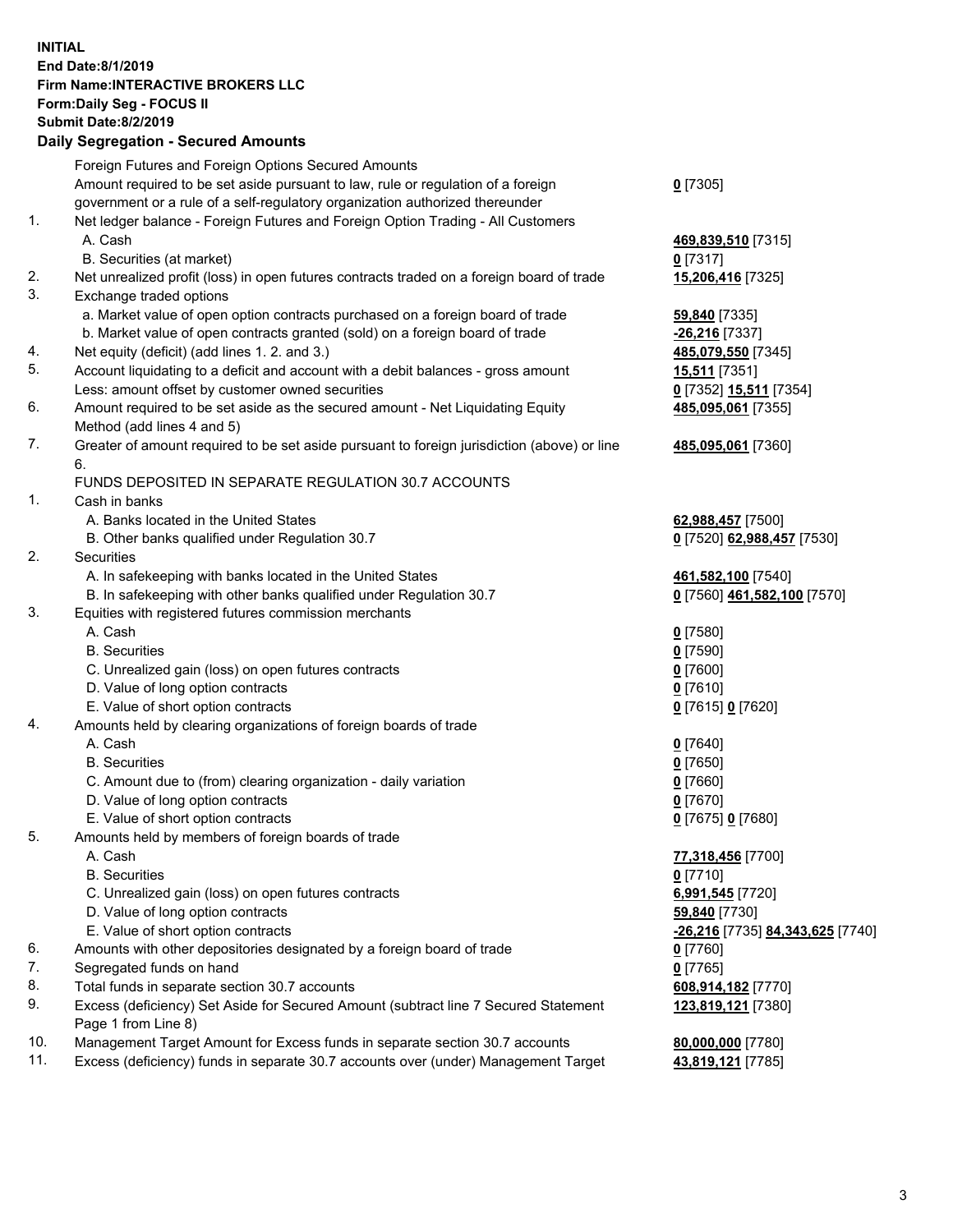**INITIAL End Date:8/1/2019 Firm Name:INTERACTIVE BROKERS LLC Form:Daily Seg - FOCUS II Submit Date:8/2/2019 Daily Segregation - Segregation Statement** SEGREGATION REQUIREMENTS(Section 4d(2) of the CEAct) 1. Net ledger balance A. Cash **4,125,829,290** [7010] B. Securities (at market) **0** [7020] 2. Net unrealized profit (loss) in open futures contracts traded on a contract market **-74,622,408** [7030] 3. Exchange traded options A. Add market value of open option contracts purchased on a contract market **217,978,304** [7032] B. Deduct market value of open option contracts granted (sold) on a contract market **-278,485,651** [7033] 4. Net equity (deficit) (add lines 1, 2 and 3) **3,990,699,535** [7040] 5. Accounts liquidating to a deficit and accounts with debit balances - gross amount **1,219,356** [7045] Less: amount offset by customer securities **0** [7047] **1,219,356** [7050] 6. Amount required to be segregated (add lines 4 and 5) **3,991,918,891** [7060] FUNDS IN SEGREGATED ACCOUNTS 7. Deposited in segregated funds bank accounts A. Cash **925,919,233** [7070] B. Securities representing investments of customers' funds (at market) **1,944,424,260** [7080] C. Securities held for particular customers or option customers in lieu of cash (at market) **0** [7090] 8. Margins on deposit with derivatives clearing organizations of contract markets A. Cash **7,308,553** [7100] B. Securities representing investments of customers' funds (at market) **1,339,949,848** [7110] C. Securities held for particular customers or option customers in lieu of cash (at market) **0** [7120] 9. Net settlement from (to) derivatives clearing organizations of contract markets **35,235,143** [7130] 10. Exchange traded options A. Value of open long option contracts **217,974,830** [7132] B. Value of open short option contracts **-278,523,992** [7133] 11. Net equities with other FCMs A. Net liquidating equity **0** [7140] B. Securities representing investments of customers' funds (at market) **0** [7160] C. Securities held for particular customers or option customers in lieu of cash (at market) **0** [7170] 12. Segregated funds on hand **0** [7150] 13. Total amount in segregation (add lines 7 through 12) **4,192,287,875** [7180] 14. Excess (deficiency) funds in segregation (subtract line 6 from line 13) **200,368,984** [7190] 15. Management Target Amount for Excess funds in segregation **155,000,000** [7194]

16. Excess (deficiency) funds in segregation over (under) Management Target Amount Excess

**45,368,984** [7198]